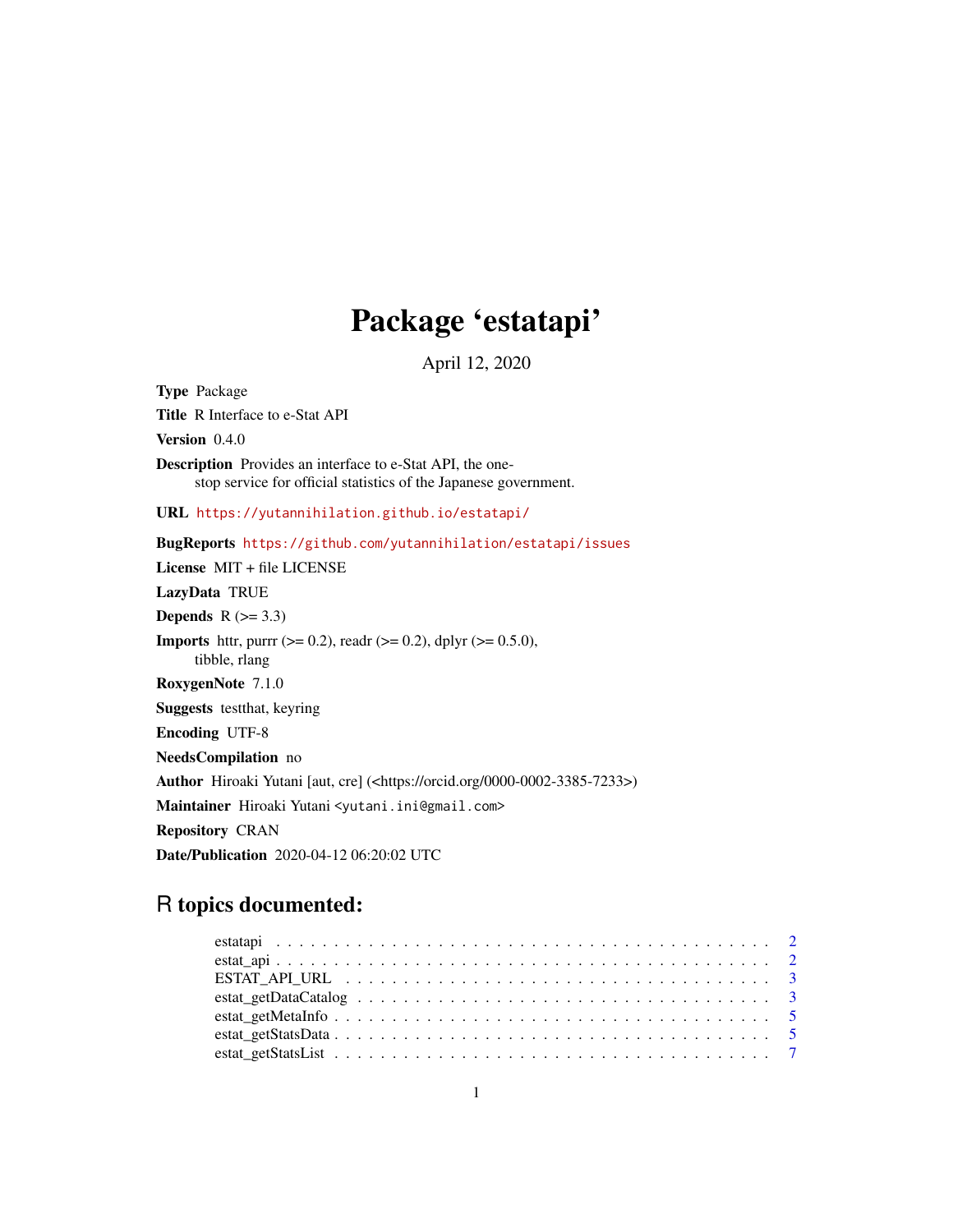<span id="page-1-0"></span>2 estat\_api

#### $\blacksquare$

estatapi *R Interface to e-Stat API*

#### Description

Provides an interface to e-Stat API, the one-stop service for official statistics of the Japanese government.

#### Author(s)

Maintainer: Hiroaki Yutani <yutani.ini@gmail.com> [\(ORCID\)](https://orcid.org/0000-0002-3385-7233)

#### See Also

<http://www.e-stat.go.jp/SG1/estat/eStatTopPortalE.do>

estat\_api *e-Stat API*

#### Description

Get Statistical Something From e-Stat API

#### Usage

```
estat_api(path, appId, ...)
```
#### Arguments

| path  | API endpoint.     |
|-------|-------------------|
| appId | Application ID.   |
|       | Other parameters. |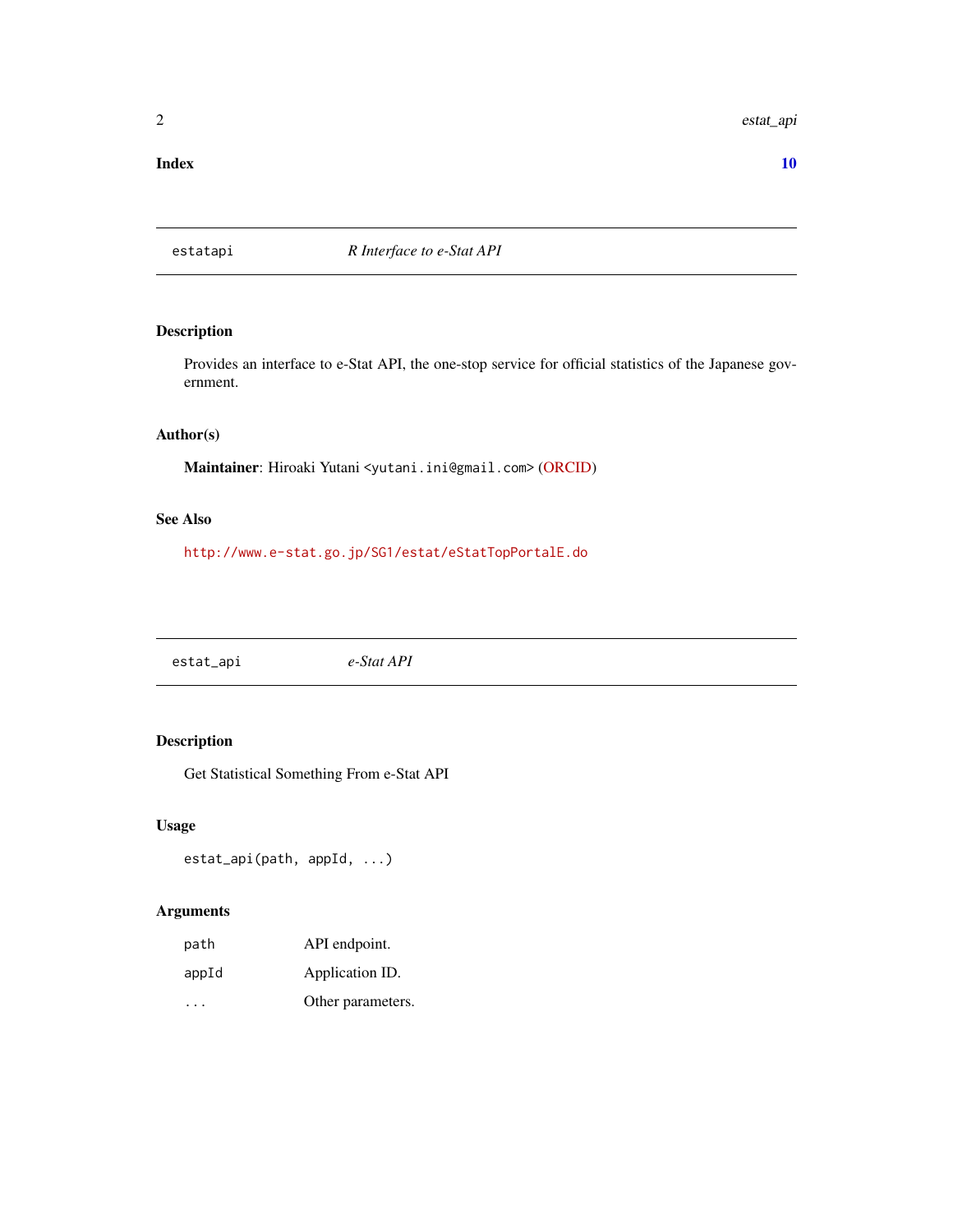<span id="page-2-0"></span>ESTAT\_API\_URL *Util*

#### Description

Util

#### Usage

ESTAT\_API\_URL

#### Format

An object of class character of length 1.

estat\_getDataCatalog *getDataCatalog API*

#### Description

Get information about the statistical dataset files and databases via e-Stat API.

#### Usage

```
estat_getDataCatalog(
  appId,
  lang = c("J", "E"),
  .use_label = TRUE,
  surveyYears = NULL,
  openYears = NULL,
  statsField = NULL,
  statsCode = NULL,
  searchWord = NULL,
  dataType = NULL,
  catalogId = NULL,
  resourceId = NULL,
  startPosition = NULL,
  limit = NULL,
  updatedDate = NULL,
  ...
)
```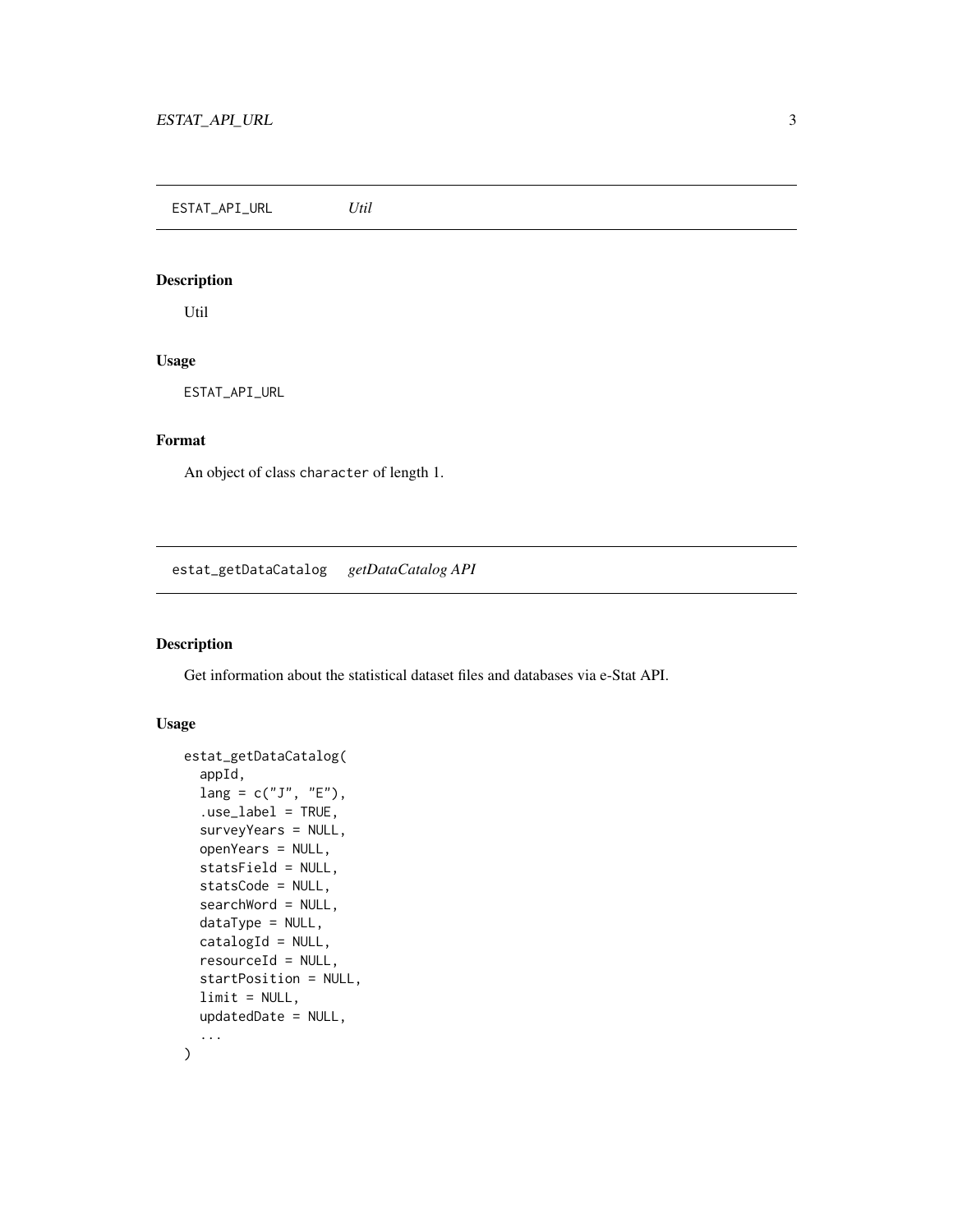#### Arguments

| appId         | Application ID.                                                                                                                                                                                                                            |
|---------------|--------------------------------------------------------------------------------------------------------------------------------------------------------------------------------------------------------------------------------------------|
| lang          | Language of the data. "J"(Japanese) or "E"(English).                                                                                                                                                                                       |
| .use_label    | Whether to take the human-redable label value or the code value when flattening<br>a field containing both (default: TRUE).                                                                                                                |
| surveyYears   | Year and month when the survey was conducted. The format is either "YYYY",<br>"YYYYMM", or "YYYYMM-YYYYMM".                                                                                                                                |
| openYears     | Year and month when the survey result was opened. The format is the same as<br>surveyYears.                                                                                                                                                |
| statsField    | Field of statistics. The format is either two digits (large classification) or four<br>digits (small classification). For the detail of the classification, see http://<br>www.soumu.go.jp/toukei_toukatsu/index/seido/sangyo/26index.htm. |
| statsCode     | Code assigned for each statistical agency and statistics. The format can be five<br>digits (agency), and eight digits (statistics). For the detail, see http://www.<br>stat.go.jp/info/guide/public/code/code.htm.                         |
| searchWord    | Keyword for searching. You can use OR and AND to combine conditions (e.g.:<br>"apple AND orange").                                                                                                                                         |
| dataType      | Type of data. XLS: Excel file, CSV: CSV file, PDF: PDF file, DB: Database.                                                                                                                                                                 |
| catalogId     | Catalog ID.                                                                                                                                                                                                                                |
| resourceId    | Catalog resource ID.                                                                                                                                                                                                                       |
| startPosition | Index of the first record to get.                                                                                                                                                                                                          |
| limit         | Max number of records to get.                                                                                                                                                                                                              |
| updatedDate   | Last updated date. The format is either "YYYY", "YYYYMM", or "YYYYMM-YYYYMM".                                                                                                                                                              |
| .             | Other parameters.                                                                                                                                                                                                                          |
|               |                                                                                                                                                                                                                                            |

#### See Also

```
http://www.e-stat.go.jp/api/e-stat-manual3-0/#api_2_6 http://www.e-stat.go.jp/api/
e-stat-manual3-0/#api_3_7
```
#### Examples

```
## Not run:
estat_getDataCatalog(
appId = "XXX",
 searchWord = "CD",
 dataType = "XLS",limit = 3)
## End(Not run)
```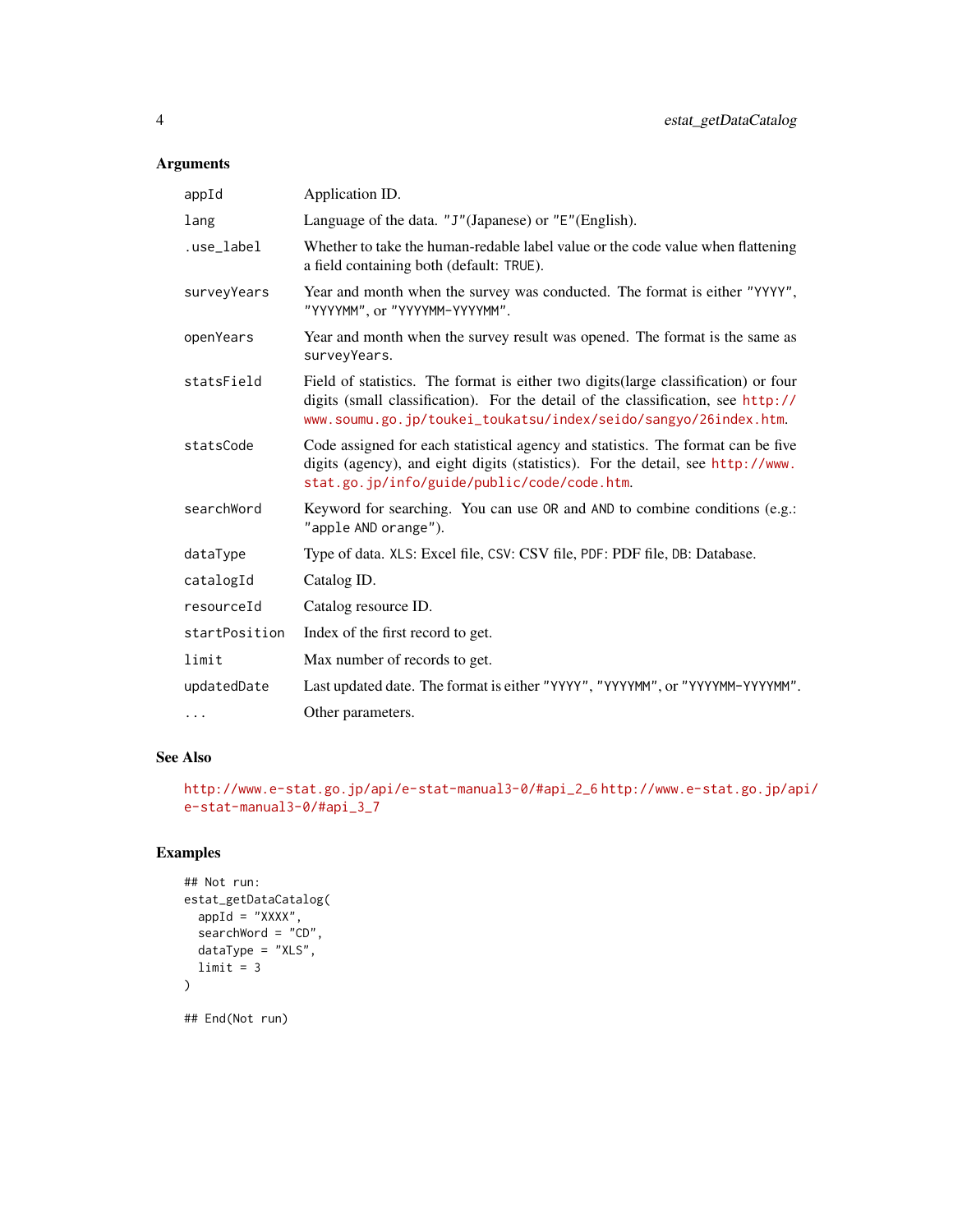#### <span id="page-4-0"></span>Description

Get meta-information about the statistical dataset via e-Stat API.

#### Usage

```
estat_getMetaInfo(appId, statsDataId, lang = c("J", "E"), ...)
```
#### Arguments

| appId       | Application ID.                                  |
|-------------|--------------------------------------------------|
| statsDataId | ID of the statistical dataset.                   |
| lang        | Language of data. "J"(Japanese) or "E"(English). |
|             | Other parameters.                                |

#### See Also

```
http://www.e-stat.go.jp/api/e-stat-manual3-0/#api_2_2 http://www.e-stat.go.jp/api/
e-stat-manual3-0/#api_3_3
```
#### Examples

```
## Not run:
estat_getMetaInfo(appId = "XXXX", statsDataId = "0003065345")
## End(Not run)
```
estat\_getStatsData *getStatsData API*

#### Description

Get some statistical data via e-Stat API.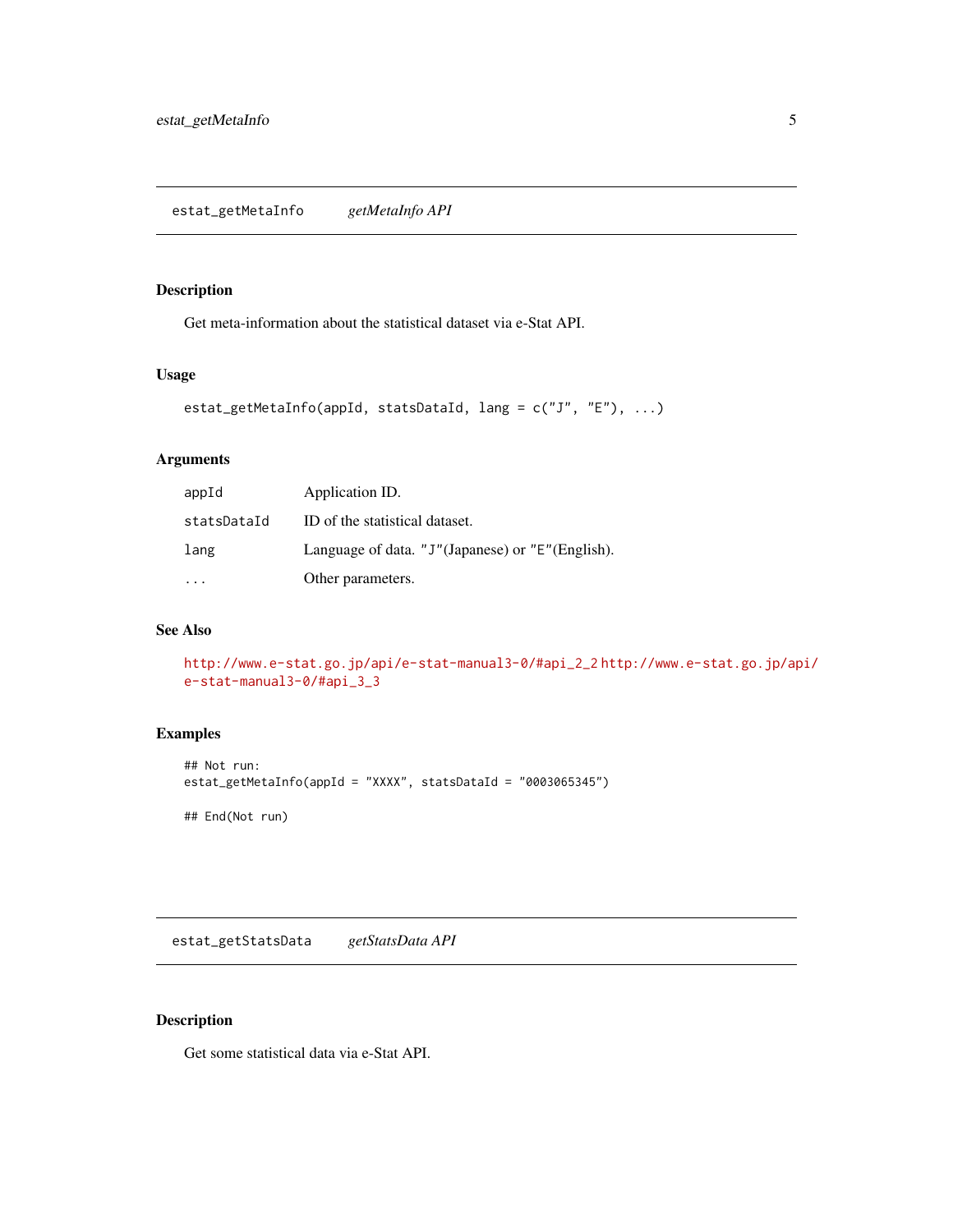#### Usage

```
estat_getStatsData(
  appId,
  statsDataId,
  startPosition = NULL,
  limit = NULL,
 lang = c("J", "E"),
  .fetch_all = TRUE,
  ...
\mathcal{L}
```
#### Arguments

| appId         | Application ID.                                                                                                                                                           |
|---------------|---------------------------------------------------------------------------------------------------------------------------------------------------------------------------|
| statsDataId   | ID of the statistical dataset.                                                                                                                                            |
| startPosition | Index of the first record to get.                                                                                                                                         |
| limit         | Max number of records to get.                                                                                                                                             |
| lang          | Language of the data. "J"(Japanese) or "E"(English).                                                                                                                      |
| .fetch_all    | Whether to fetch all records when the number of records is larger than 100,000.                                                                                           |
| $\ddots$      | Other parameters.                                                                                                                                                         |
|               | • 1vTab: Level of the meta-information. The format can be X or X-Y, -X and<br>$X_{\tau}$ .                                                                                |
|               | • cdTab: Code(s) of the meta-information items to select. The format can be<br>a character vector (c("001", "002")) or a chraracter of values and commas<br>("001, 002"). |
|               | • cdTabFrom: The code of the first meta-information item to select.                                                                                                       |
|               | • cdTabTo: The code of the last meta-information item to select.                                                                                                          |
|               | • $l$ $\vee$ Time: Level of the time to select. The format is the same as $l$ $\vee$ Tab                                                                                  |
|               | • cdTime Time(s) to select. The format is the same way like cdTab                                                                                                         |
|               | • cdTimeFrom: The first time to select. The format is the same way like<br>cdTabFrom                                                                                      |
|               | • cdTimeTo: The last time to select. The format is the same way like cdTabTo                                                                                              |
|               | • 1 vArea: Level of the area to select. The format is the same as 1 v Tab                                                                                                 |
|               | • cdArea Code(s) of the Area to select. The format is the same way like<br>cdTab                                                                                          |
|               | • cdAreaFrom: The code of the first area to select. The format is the same<br>way like cdTabFrom                                                                          |
|               | • cdAreaTo: The code of the last area to select. The format is the same way<br>like cdTabTo                                                                               |
|               | • lvCat01, cdCat01, cdCat01From, cdCat01To, : The same way like above.                                                                                                    |

#### See Also

[http://www.e-stat.go.jp/api/e-stat-manual3-0/#api\\_2\\_3](http://www.e-stat.go.jp/api/e-stat-manual3-0/#api_2_3) [http://www.e-stat.go.jp/ap](http://www.e-stat.go.jp/api/e-stat-manual3-0/#api_3_4)i/ [e-stat-manual3-0/#api\\_3\\_4](http://www.e-stat.go.jp/api/e-stat-manual3-0/#api_3_4)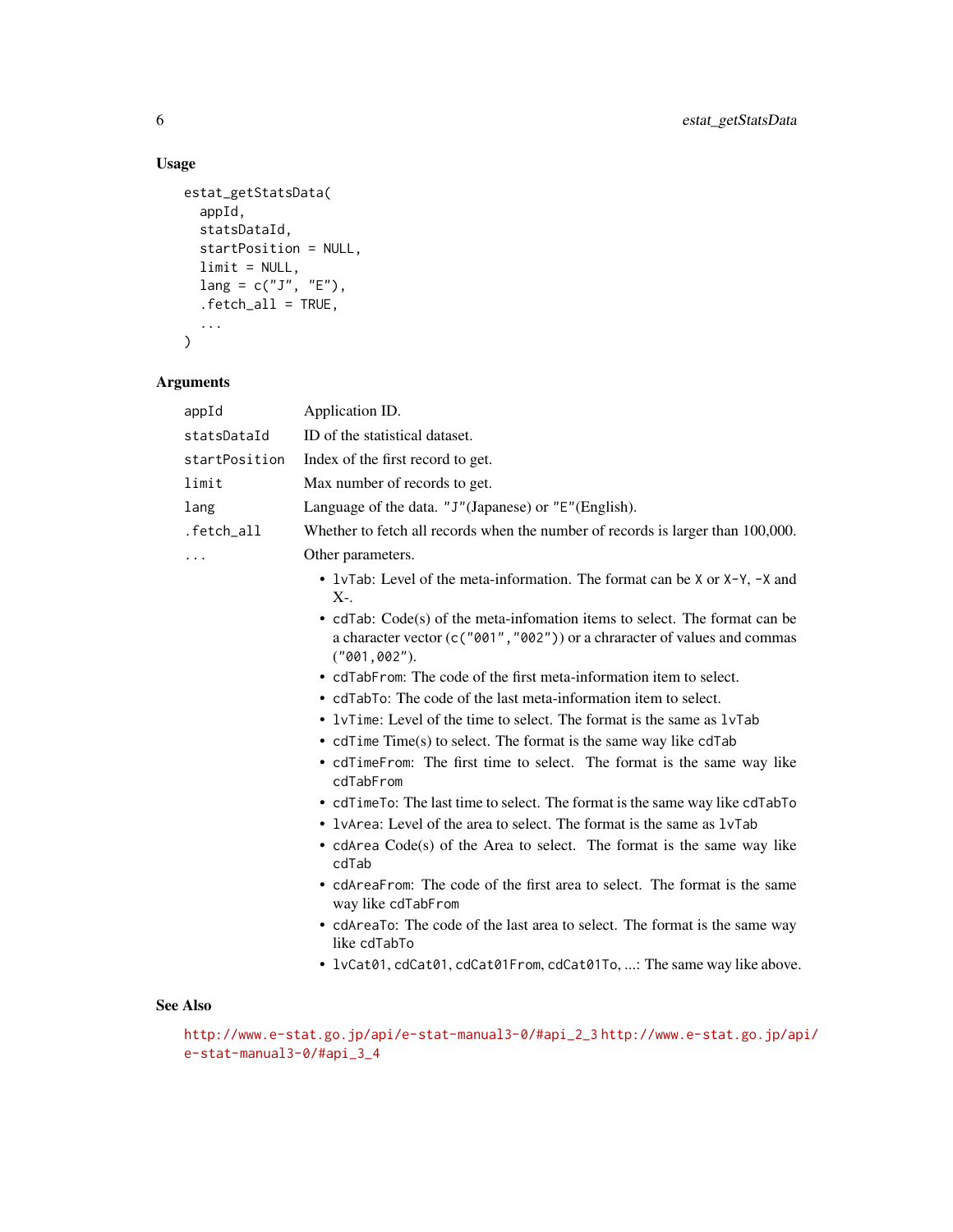#### <span id="page-6-0"></span>estat\_getStatsList 7

#### Examples

```
## Not run:
# fetch all data, which may take time
estat_getStatsData(
  appId = "XXX",
  statsDataId = "0003065345"
\lambda# fetch data up to 10 records
estat_getStatsData(
  appId = "XXXX",statsDataId = "0003065345",
 limit = 10
\lambda# fetch data up to 100,000 records (max number of records available at once)
estat_getStatsData(
  appId = "XXX",
  statshatal = 70003065345",
  .fetch_all = FALSE
)
# fetch all data in the specifed category
estat_getStatsData(
  appId = "XXXX",statsDataId = "0003065345",
  cdCat01 = c("008", "009", "010")
)
## End(Not run)
```
estat\_getStatsList *getStatsList API*

#### Description

Search for statistical datasets via e-Stat API.

#### Usage

```
estat_getStatsList(
  appId,
  searchWord,
 lang = c("J", "E"),
  use\_label = TRUE,
  surveyYears = NULL,
  openYears = NULL,
  statsField = NULL,
```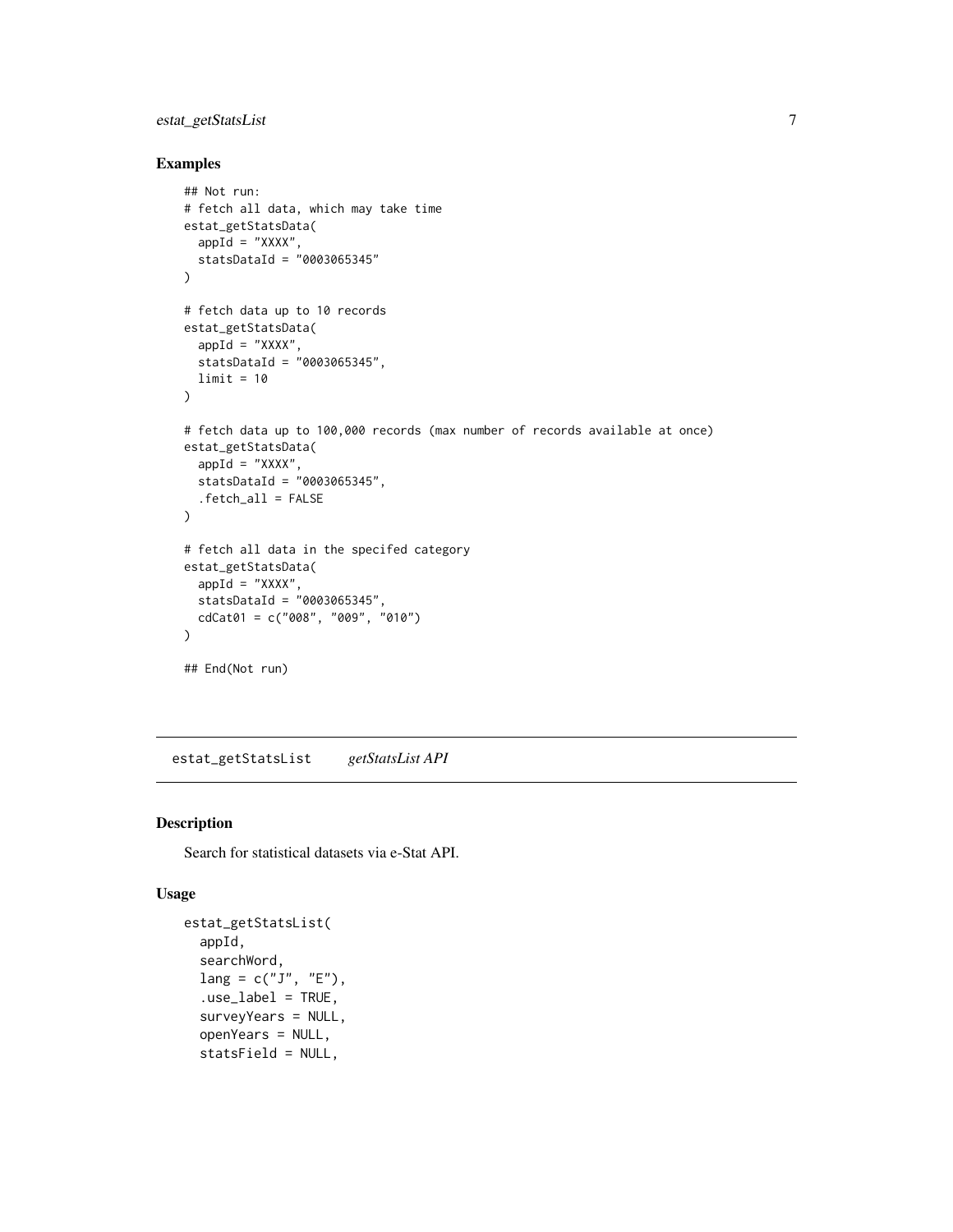```
statsCode = NULL,
  searchKind = NULL,
  collectArea = NULL,
  startPosition = NULL,
  limit = NULL,
  updatedDate = NULL,
  ...
\mathcal{L}
```
#### Arguments

| appId         | Application ID.                                                                                                                                                                                                                            |
|---------------|--------------------------------------------------------------------------------------------------------------------------------------------------------------------------------------------------------------------------------------------|
| searchWord    | Keyword for searching. You can use OR and AND to combine conditions (e.g.:<br>"apple AND orange").                                                                                                                                         |
| lang          | Language of the data. "J"(Japanese) or "E"(English).                                                                                                                                                                                       |
| .use_label    | Whether to take the human-redable label value or the code value when flattening<br>a field containing both (default: TRUE).                                                                                                                |
| surveyYears   | Year and month when the survey was conducted. The format is either "YYYY",<br>"YYYYMM", or "YYYYMM-YYYYMM".                                                                                                                                |
| openYears     | Year and month when the survey result was opened. The format is the same as<br>surveyYears.                                                                                                                                                |
| statsField    | Field of statistics. The format is either two digits (large classification) or four<br>digits (small classification). For the detail of the classification, see http://<br>www.soumu.go.jp/toukei_toukatsu/index/seido/sangyo/26index.htm. |
| statsCode     | Code assigned for each statistical agency and statistics. The format can be five<br>digits (agency), and eight digits (statistics). For the detail, see http://www.<br>stat.go.jp/info/guide/public/code/code.htm.                         |
| searchKind    | Type of statistics.                                                                                                                                                                                                                        |
|               | • 1: summary                                                                                                                                                                                                                               |
|               | • 2: regional mesh                                                                                                                                                                                                                         |
| collectArea   | Area of statistics.                                                                                                                                                                                                                        |
|               | $\bullet$ 1: country                                                                                                                                                                                                                       |
|               | • 2: prefecture                                                                                                                                                                                                                            |
|               | • 3: municipality                                                                                                                                                                                                                          |
| startPosition | Index of the first record to get.                                                                                                                                                                                                          |
| limit         | Max number of records to get.                                                                                                                                                                                                              |
| updatedDate   | Last updated date. The format is either "YYYY", "YYYYMM", or "YYYYMM-YYYYMM".                                                                                                                                                              |
|               | Other parameters.                                                                                                                                                                                                                          |

#### See Also

```
http://www.e-stat.go.jp/api/e-stat-manual3-0/#api_2_1 http://www.e-stat.go.jp/api/
e-stat-manual3-0/#api_3_2
```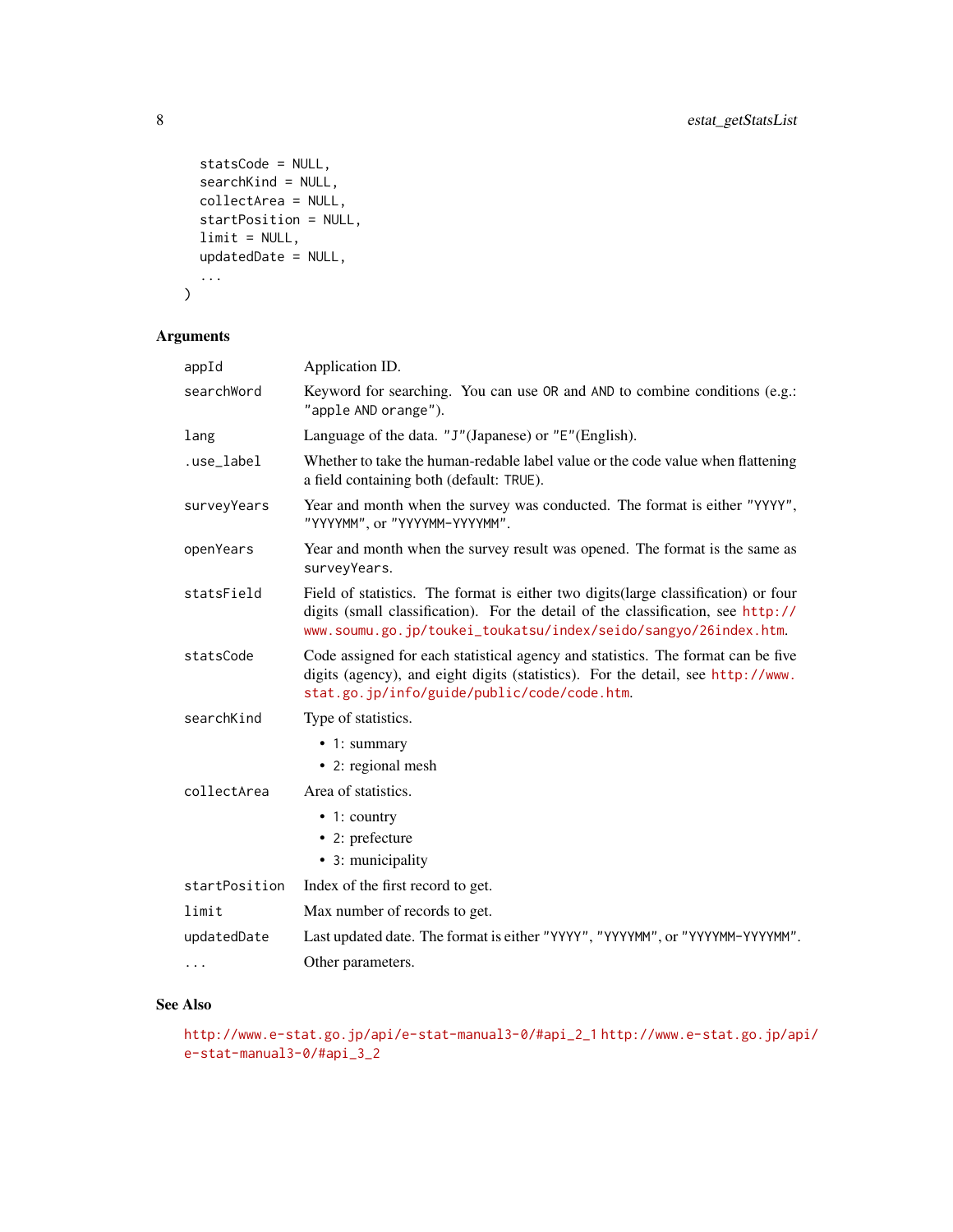estat\_getStatsList

#### Examples

```
## Not run:
estat_getStatsList(
  appId = "XXX",searchWord = "CD",limit = 3\lambda
```
## End(Not run)